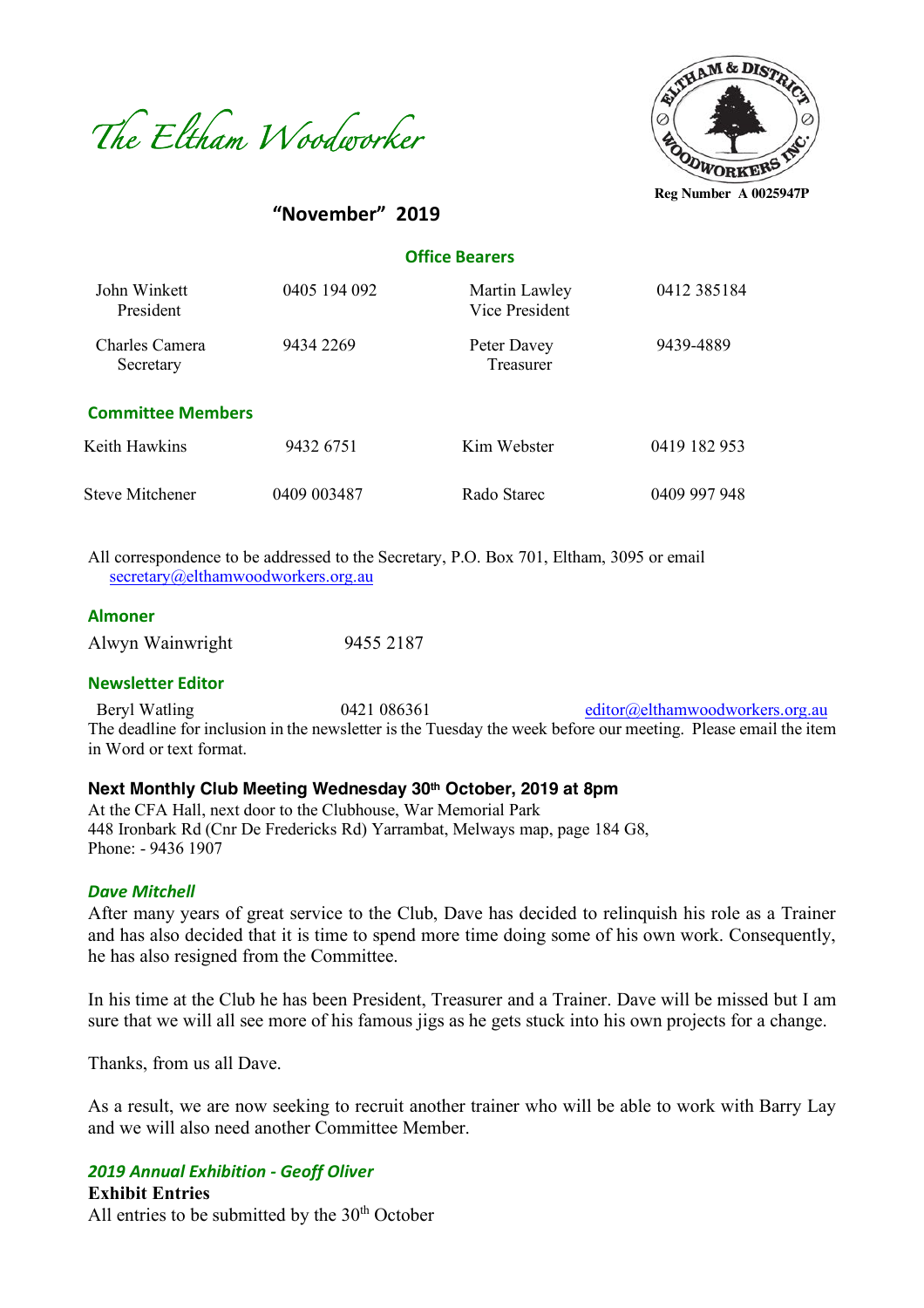# S**et-up Thursday 7th November**

Delivery of exhibits between 7.00am and 10.30am followed by the set-up which will again be done by Isobelle Clement. We will need members to stay around to assist with the set-up.

## **Official Opening 7.00pm Friday 8th November**

All members and partners urged to attend Members with surname starting with A-K to bring a plate of sweets, and those starting L-Z savouries

# **Exhibition Sat 9th and Sunday 10th November (9.00am – 5.00pm)**

8.00am Saturday set up demonstration area. Exhibition opens to public at 9.00am Assistance of members required throughout the weekend to help with Wes's workshop, sales table, selling raffle tickets, assisting public etc.

## *Christmas Lunch – Dave Mitchell*

The Christmas lunch this year will be held at Sinners Restaurant in South Morang, the same as last year. The date will be on **Saturday 30th November at 12 noon**. I will not be collecting deposits this year.

You will need to let me know that you are coming by the 14th of November as I need to let the restaurant know so they can arrange for staff. You will be able to have the \$10 lunch or order from the standard menu. I am not publishing the \$10 menu yet as it may change prior to November.

# *Pens for the Troops Project*



The Club has received a certificate from the 'Pens for the Troops Project' recognising our effort in turning twenty pens for the recent project.

Peter Lucas, our local co-ordinator for the project, has let us know that he has plenty more free pen kits available for the ANZAC 2020 effort. If there are any capable pen turners out there in the Club, and they would like to contribute to next year's effort, then please let Tony Orbe know.

# *Eltham Library Display - Sandra Dean*

The recent woodwork display at the Eltham Library ran for a month and displayed a range of exhibits displaying the talents of members from our Club. During this time, we had a number of demonstrations, mainly by Alan West, who always creates interest creating bush stools etc using hand skills; not a power cord in sight.

Thank you to all the members who participated in this venture and made this small exhibition a great success. As a result, we were able to not only highlight our Club, but were able to also publicise our forthcoming major Exhibition and sell quite a few items as well.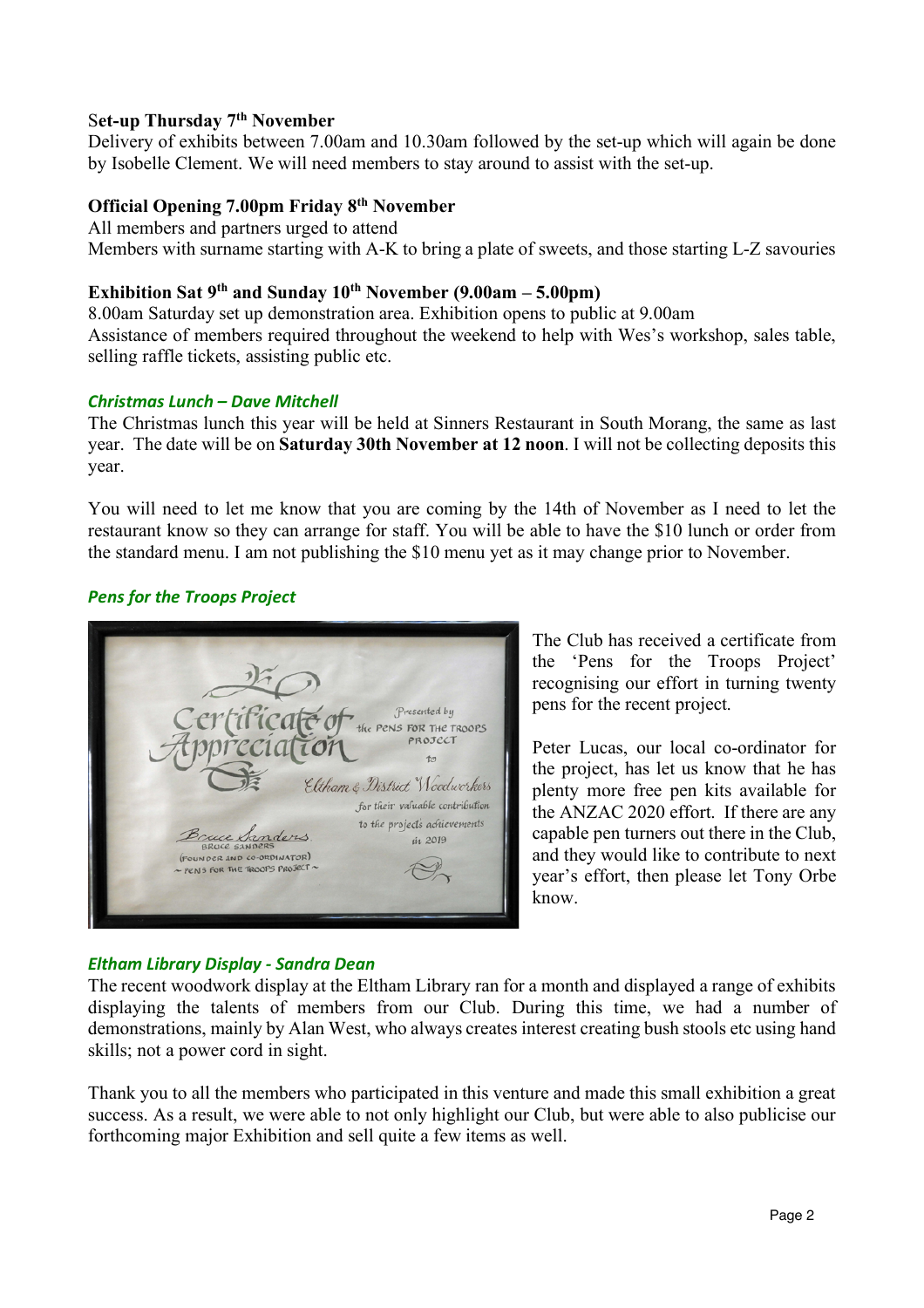### *Hand Tool Workshop – September - Martin Lawley*

We had a good turn up for today's workshop on routers and their uses as well as the safety side of things. I had bought 2 of my own routers with me to demonstrate the different types and their uses and why we make the differences noticeable, by that the difference between a plunge router and fixed base or screw ratchet adjustable base.

One piece of safety advice which was a little unusual is the use of a piece of wood with a large (30mm diameter) hole in which one could place the router base on with the cutter exposed without damaging or causing damage to the cutter or to anything else. The importance of making sure that the collet's nut is tightened correctly and not just nipped tight.

The interest in making mouldings with the use of several different profile cutters and then joining the pieces of timber to make unusual but interesting mouldings for different styles of cabinets as embellishments.

We moved onto the table mounted router to reinforcement of the safety side of the use of hand held and table mounted with the speed settings and the table of cutter size and recommended speeds mounted on the door of the cutter cabinet. Also, the way to adjust the table router without placing unnecessary strain on the thread of the adjustment screw.

All in all, it was a great afternoon and next month we will revise the use of and the sharpening of planes and chisels.

### *Beginners Group - Martin Lawley*

Monday the 4th of November will be the last workshop for this year. We will be resuming in January 2020 on Monday the 20th. If any members involved in the beginners group have a piece that they wish to finish I will be available to help on Thursday mornings after the exhibition.

## *Box Making Group – 2/10/2019 - Steve Mitchener*

Steve Hood worked diligently on his Walnut boxes and moved closer to finishing them. Tony Orbe cut the pieces required to make the lift-out tray to fit into his assembled toy box from last session. Tony proudly displayed photos of the completed box, now fitted out with handles, appropriate lift/closing equipment for the lid, and a nice polyurethane finish. It is a very nice piece.

Between egging Steve on and assisting Tony occasionally, I spent my day dressing and cutting timber for my demonstration reindeer for the Exhibition. What I ended up with was a collection of sticks dressed to the appropriate width and depth to make an estimated 220 reindeer. But looking over the timber, once I trim it to length, dodge nail holes, splits and cracks, and unusable sections of wood, I should end up a wastage figure of 10 to 15 percent. So, when you do the math, that's about 180 to 190 reindeer to cut out at the Exhibition.

But the hidden bonus is I already have 74 left over from the Wattle Festival already to cut out. So that should keep me busy enough for two days….

#### *Carving Group – 4/10/2019 - Steve Mitchener*

Maike is still overseas, and Rod, Alwyn and David are apologies for today's session. (The Nomad is wandering about the country somewhere again.)

Sandra trimmed back an old rustic picture frame so it could be used as a slimmer more contemporary frame loaded with heaps of inherent character. Then finished the day laying out a Green Man door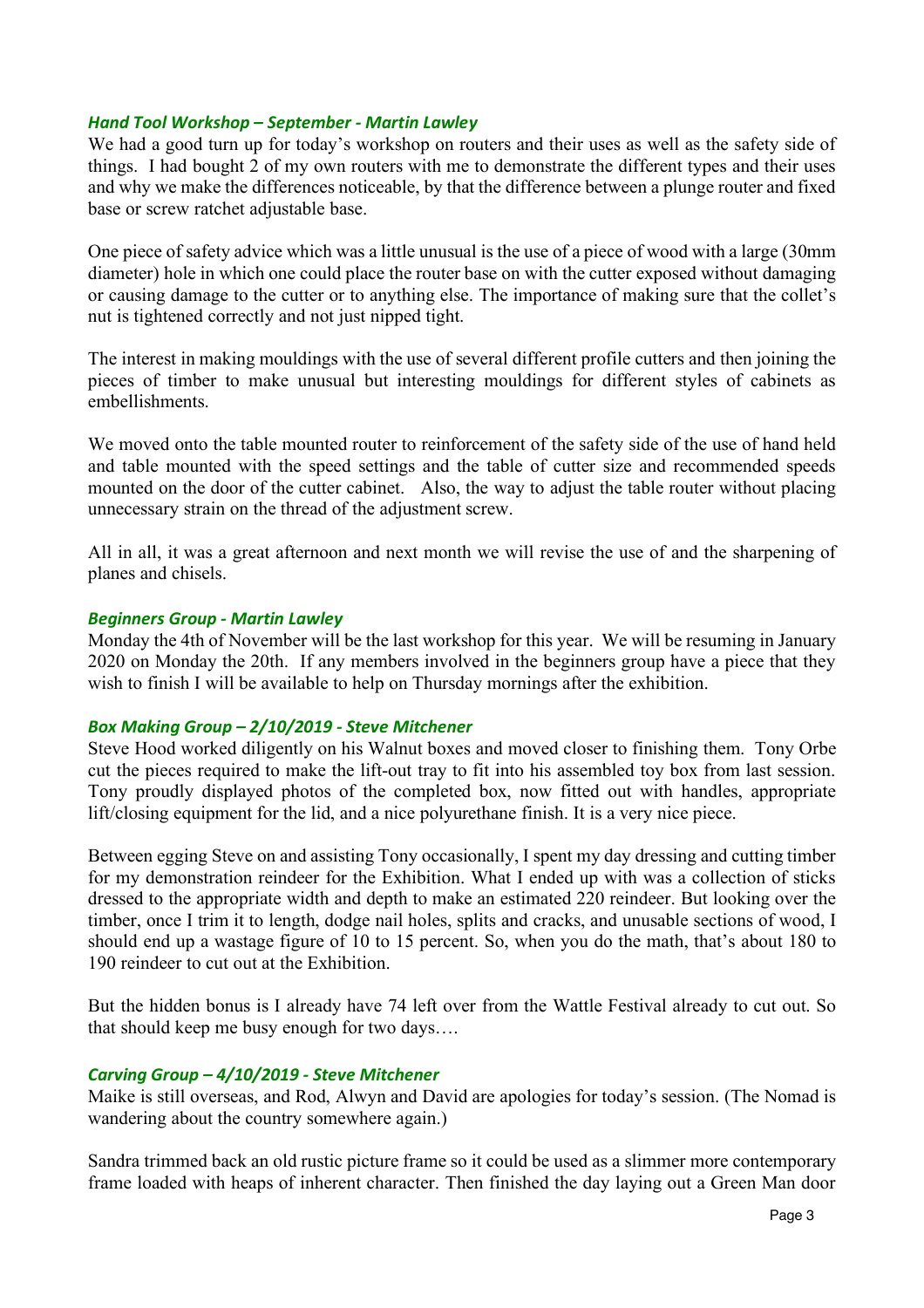knocker, based on the plans obtained from Alwyn (who finished one a few months back.) A bit of work on the bandsaw and Sandra took to it with a mallet and gouge.

And Batoul was back from her travels. After marking out some small birds (about the size of your fist), Batoul spent some time band sawing them to shape for carving.

And I spent the whole day marking out the reindeer for cutting at the Exhibition. I had pre-cut the sticks I had made at box making to usable lengths at home, and eliminated most of the waste. I still have a considerable about of preparation to do after I get them all marked out. I need to drill all my blade entry holes, and then spend hours doing the pre-cutting to facilitate an interesting show at the **Exhibition** 

## *Scrollsaw Group – 5/10/2019 – Steve Mitchener.*

Roz is an apology for this session. Beryl cut out a baby rattle (for a great niece/nephew) and went on to cut a large compound cut sign. When finished we had some difficulty getting the waste off to reveal the sign. But persistence pays, and my experience with compound cutting revealed the cause. Lack of tension was making the blade flex and lag, so not giving a clean accurate cut.

Jennifer was doing small jewellery items. Then proceeded to cut a map of Africa and turn it into a jigsaw puzzle. Some members of the group didn't realise Africa was a collection of small countries. (*Who said you couldn't learn anything from woodwork*?)

Graham cut another dog-end hook, and moved onto cutting another photo puzzle out. (*There are no prizes for guessing puppies were the focus of this puzzle. Sorry.*)

Tony Orbe machined some timber for Whittlesea, then marked out some small animals and proceeded to cut them out. (*It's always good to have some stock pre-cut at these displays*.)

And we had Geoff Oliver with us doing some mitre cuts for box lids in the machine room. Rado Starec slipped in for a couple of quick cuts, and slipped out again.

And John Mentha was here getting some technical advice on scrollsawing some chess pieces. Most of the work is turned for this chess set, but John needs some help with the knights. He will bring them along next time I am here, and we'll cut them out in a matter of minutes so he can continue with his project.

Aurora joined us for morning tea, and was a nice addition to the conversational mix. And I was continuing with my preparation work for the Exhibition. I was pre-cutting reindeer, this involves about five minutes EACH. That leaves about ninety seconds cutting before the big reveal at the Exhibition. And I still have a lot of stock at home to finish yet……

## *Carving Group - 18/10/2019 - Steve Mitchener*

Maike is still in Europe and obviously won't make this session. Rod has rung in with mechanical issues with his car, and the Nomad is away traipsing around the countryside, so they are also apologies along with Alwyn who is also absent.

Sandra did some more clean-up work on her rustic picture frame, truing the edges with a hand plane. Then started work on a Bilby. We had quite a bit of discussion with this beast, as the pattern and details are not quite right or complete. I actually started the same carving years ago, and stopped because it is not an accurate representation of the real animal. I figure the only way to save mine is to cut its ears off and replace them. (Lucky it's made out of wood, hey?)